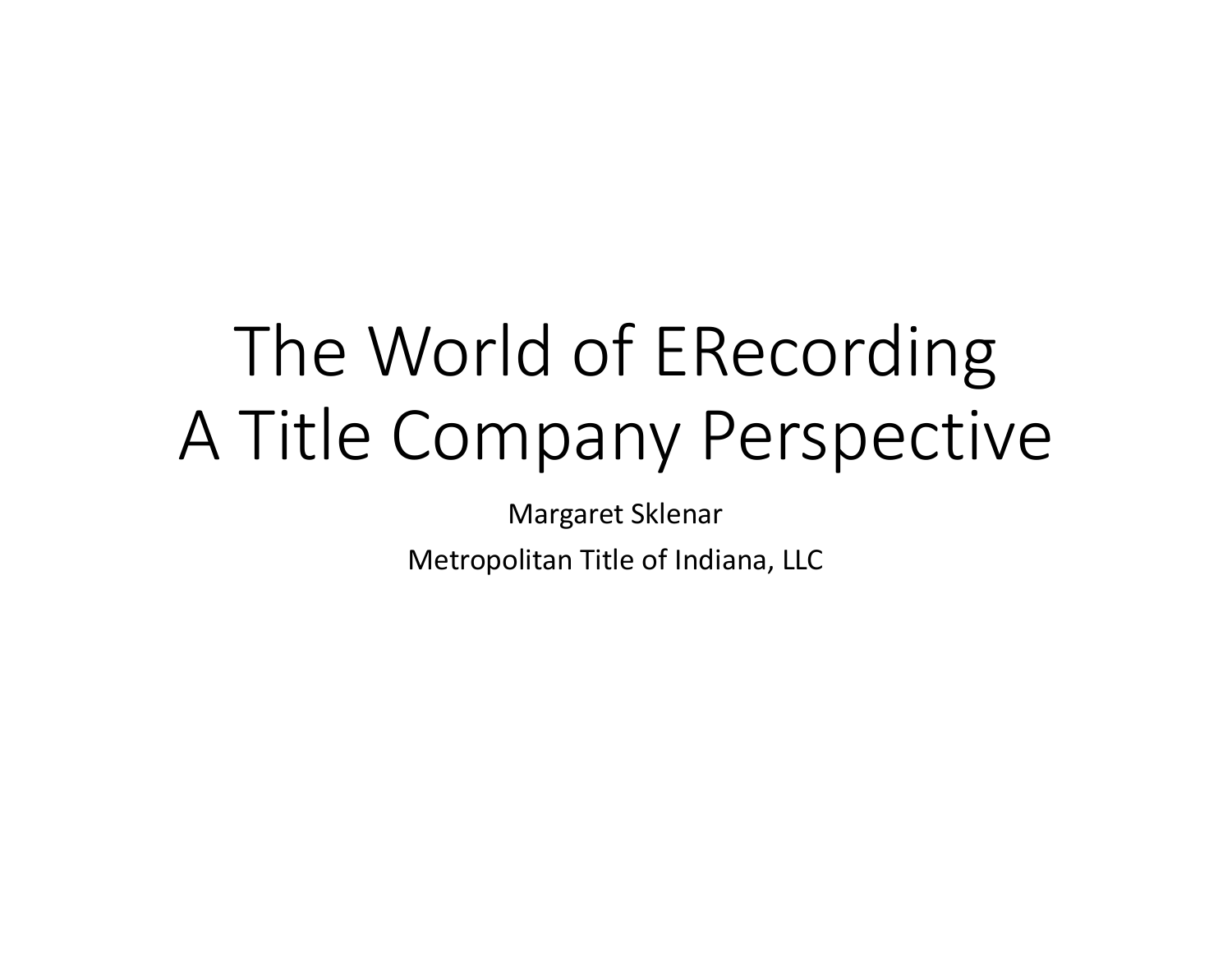

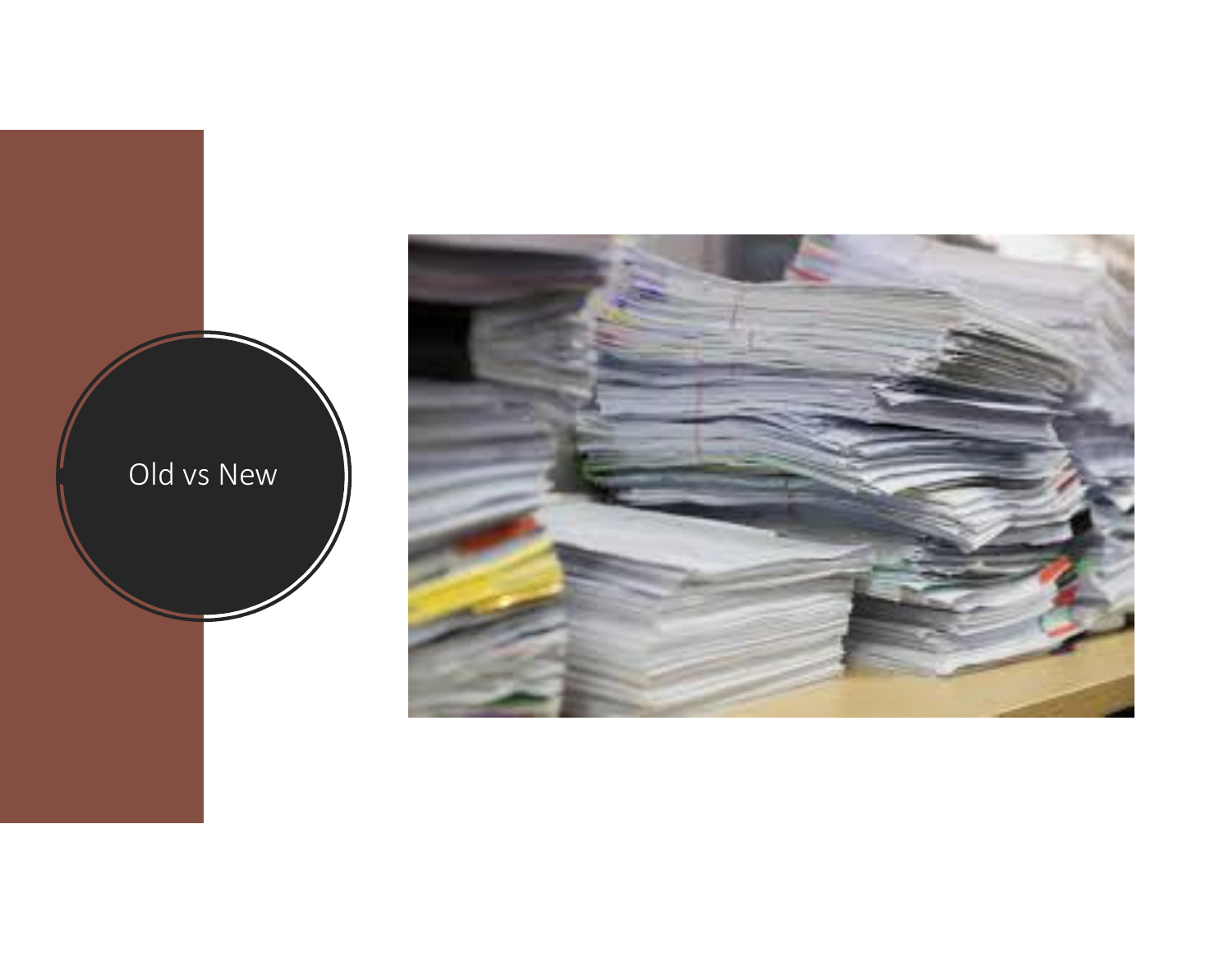#### Race System

Indiana is a race-to-record state. Erecording makes all the difference in ensuring time-sensitive documents are recorded quickly and efficiently.

Gap period between the time of closing and recording reduces the risk for property buyers as well as reduces the risk for the title insurers.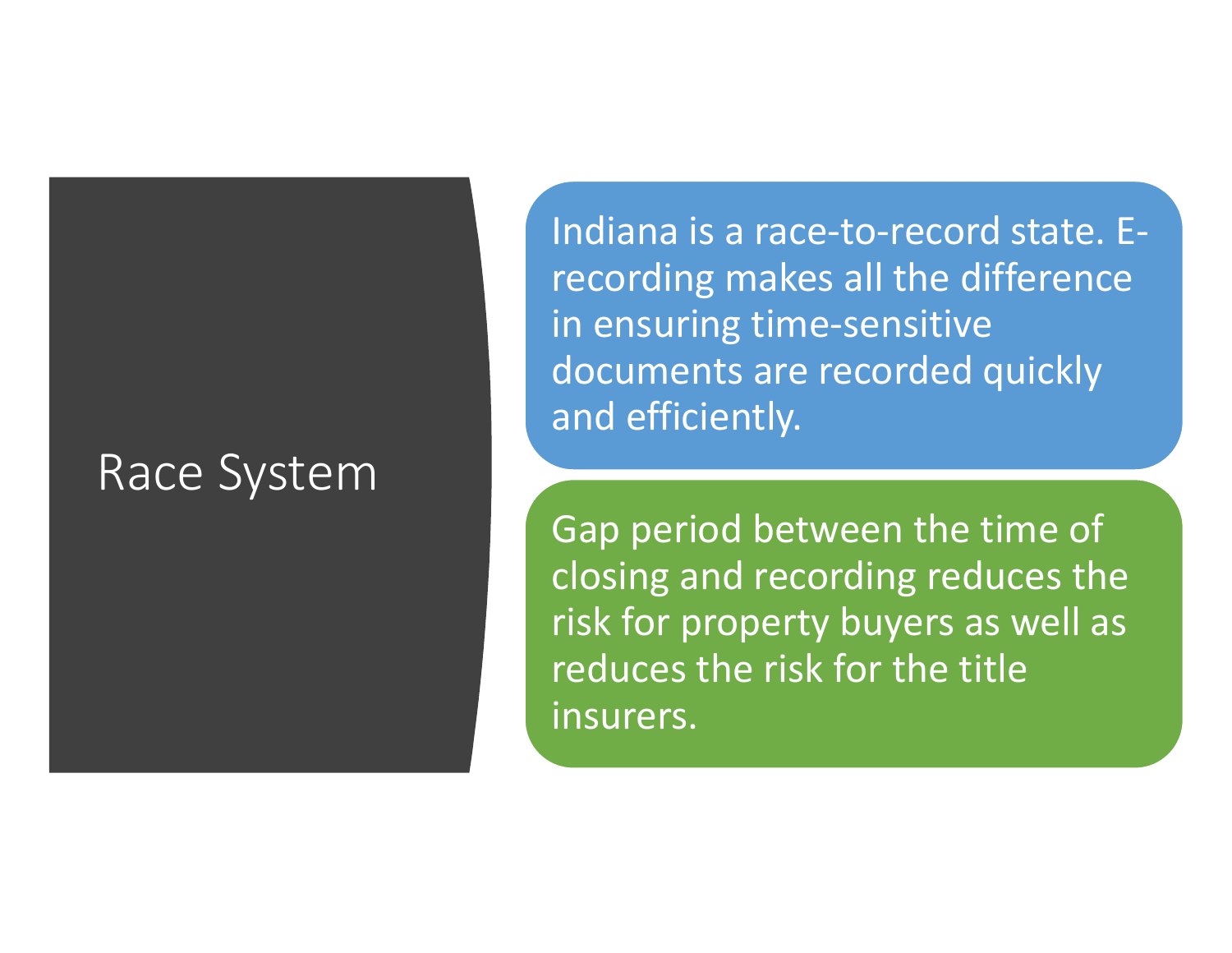# Commercial and Residential Transactions

Risk of the title insurer for large commercial transactions. In the past, the title insurer/agent had a title searcher examine the records for an up to theminute snapshot of title. We would have a team member sitting at the court house to hurry and place the documents of record as soon as the search was complete.



On the residential side, if we had a seller who had a multitude of judgments that we obtained payoffs to clear title, we would also perform an up to the minute search and then race to place the documents of record and keep our fingers crossed that nothing had fallen onto title before the date of recording.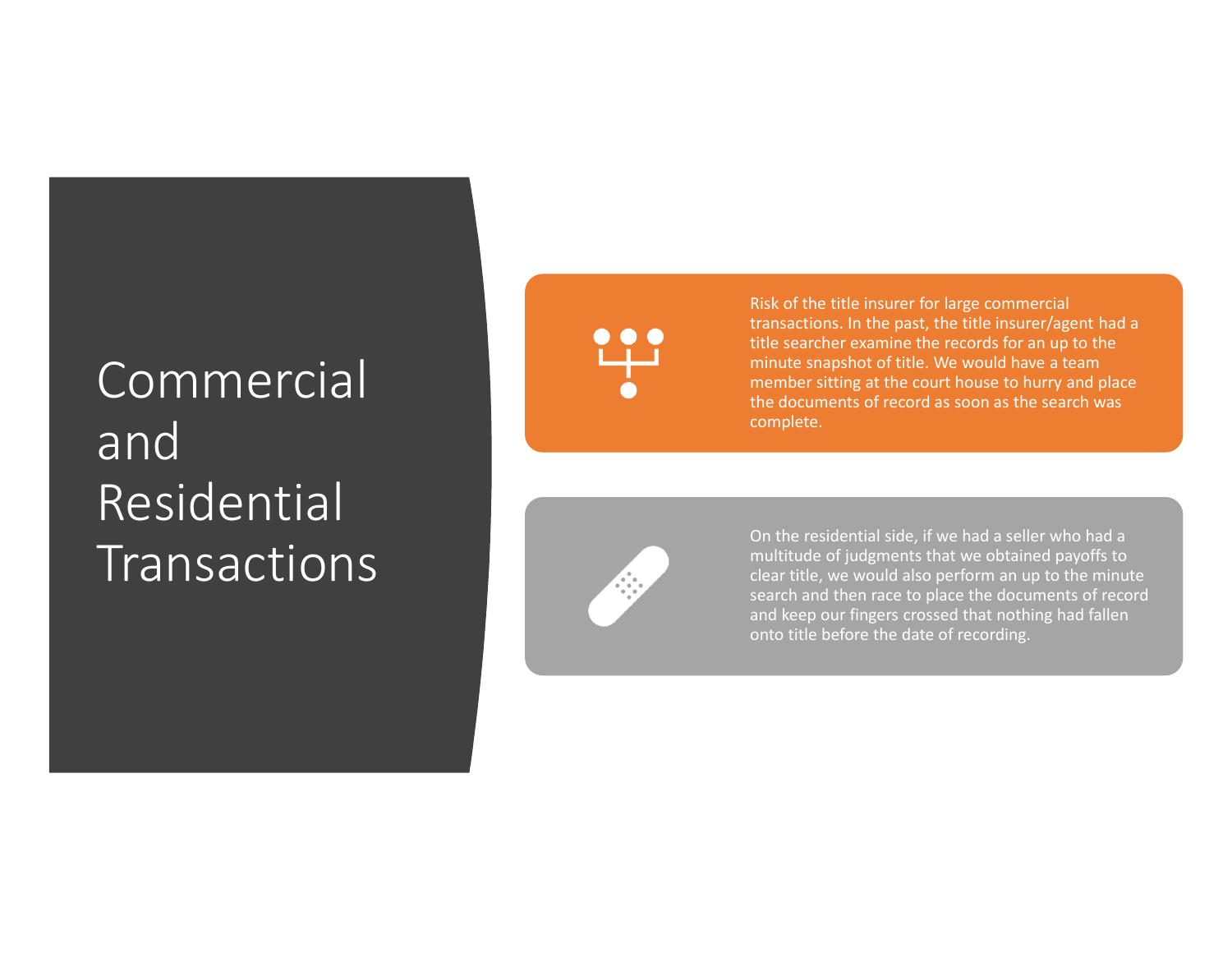### Residential Transactions

The Homestead and Mortgage Exemptions and their dependence on recordings.

Another race to the court house to record at year end. Very stressful for title as well as the Auditor and Recorders.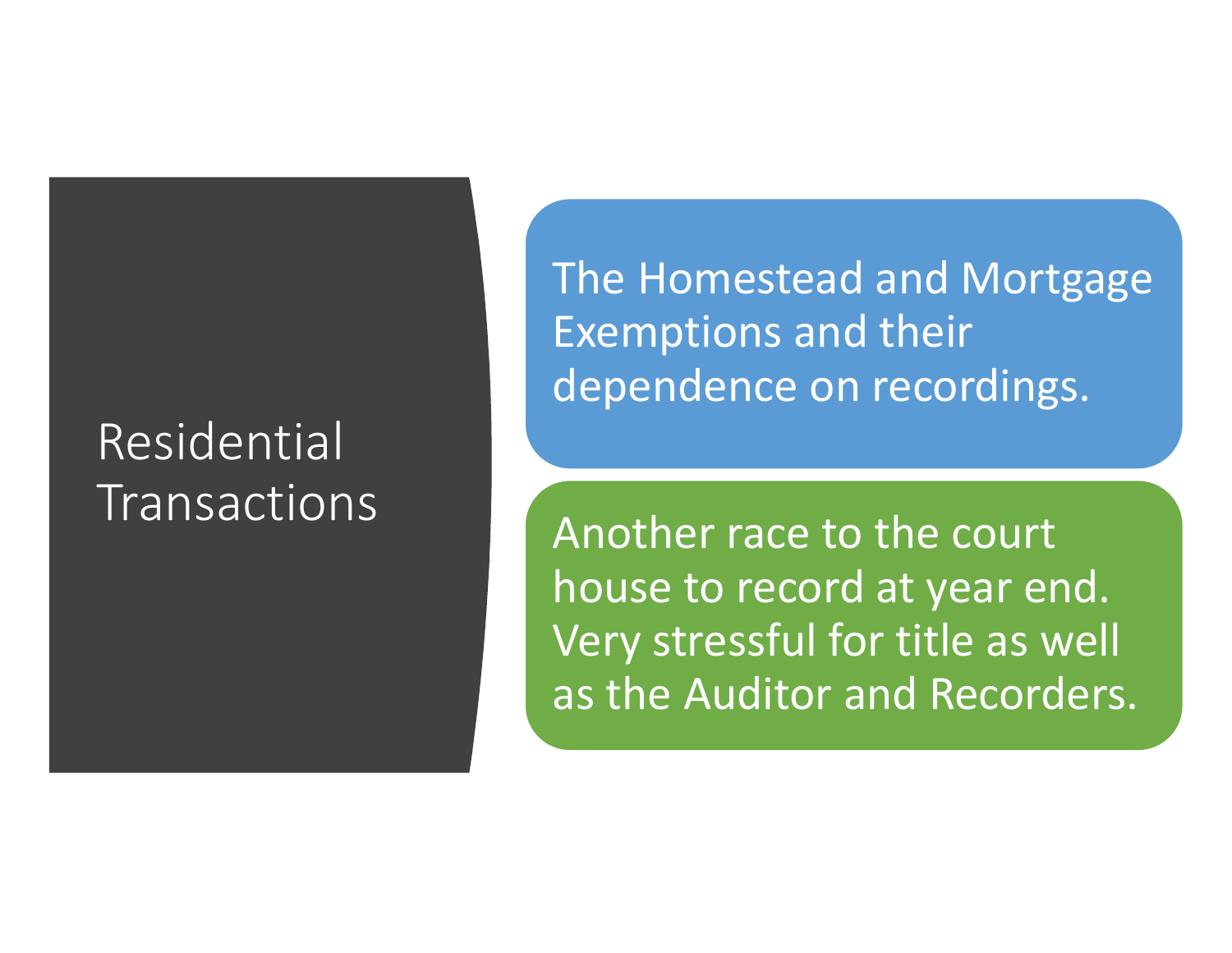- As a title insurer and agent, we are ALWAYS suspicious of fraud.
	- Identification
	- In person vetting
	- Listening to what is asked of the closer/title insurer
	- Mail away closings
	- MOST IMPORTANT-THE DOCUMENTS TO RECORD AND **INSURE**

# Risk of Fraud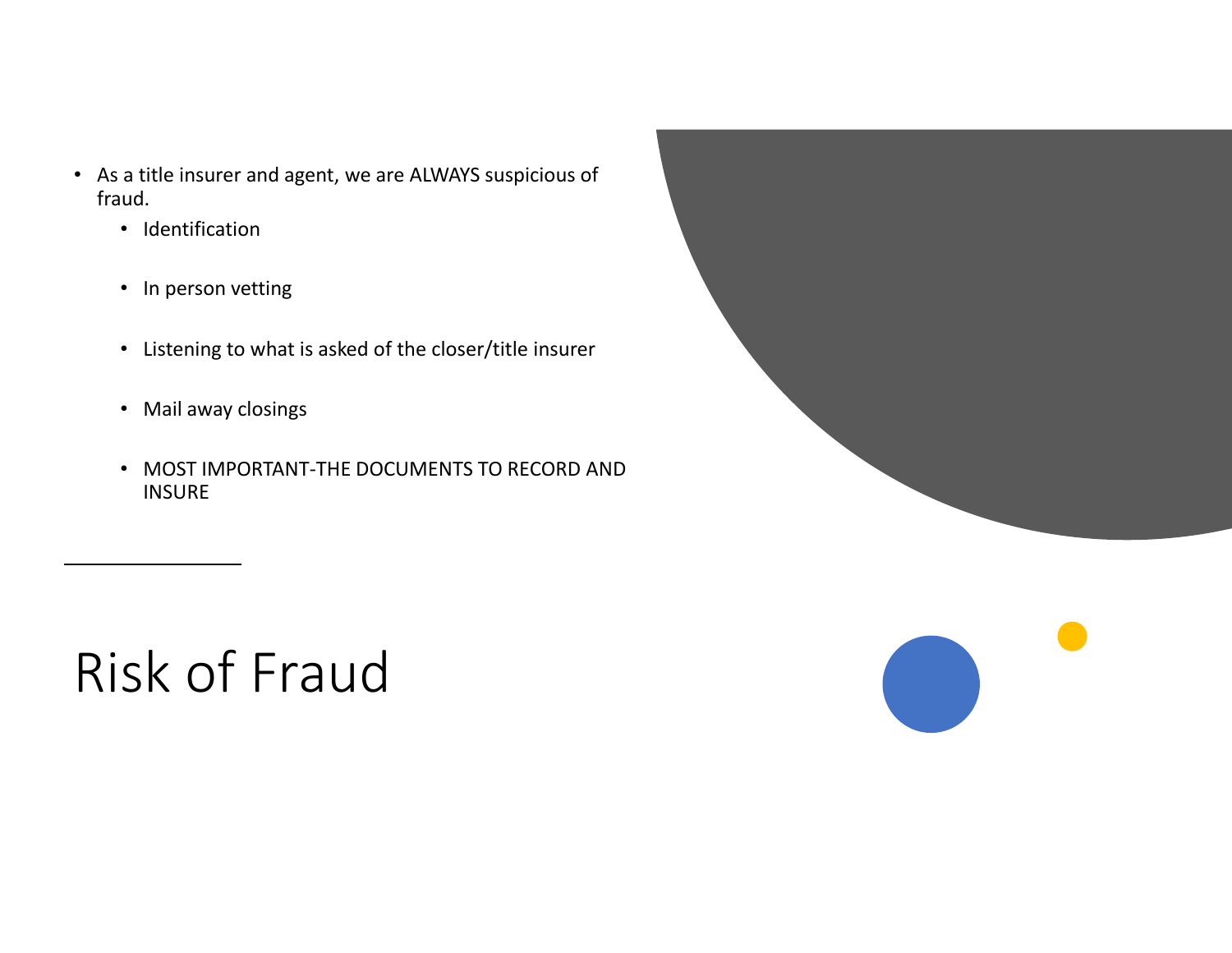

99 66

Fraudulent recording schemes take many different forms, but all tend to begin in the same manner. Generally, the perpetrator will look for vacant properties and then file a forged or fraudulent deed. The deed will purport to transfer title into the name of a stolen identity, a fictitious person, or an entity controlled by the perpetrator. The deed then serves as the basis for further fraudulent activity.



A common practice is for the perpetrator to obtain a mortgage on the real estate based on the fraudulent deed. If the county recording office has a large processing backlog, the perpetrator may be able to repeat the process several times before the recorded mortgages appear of record.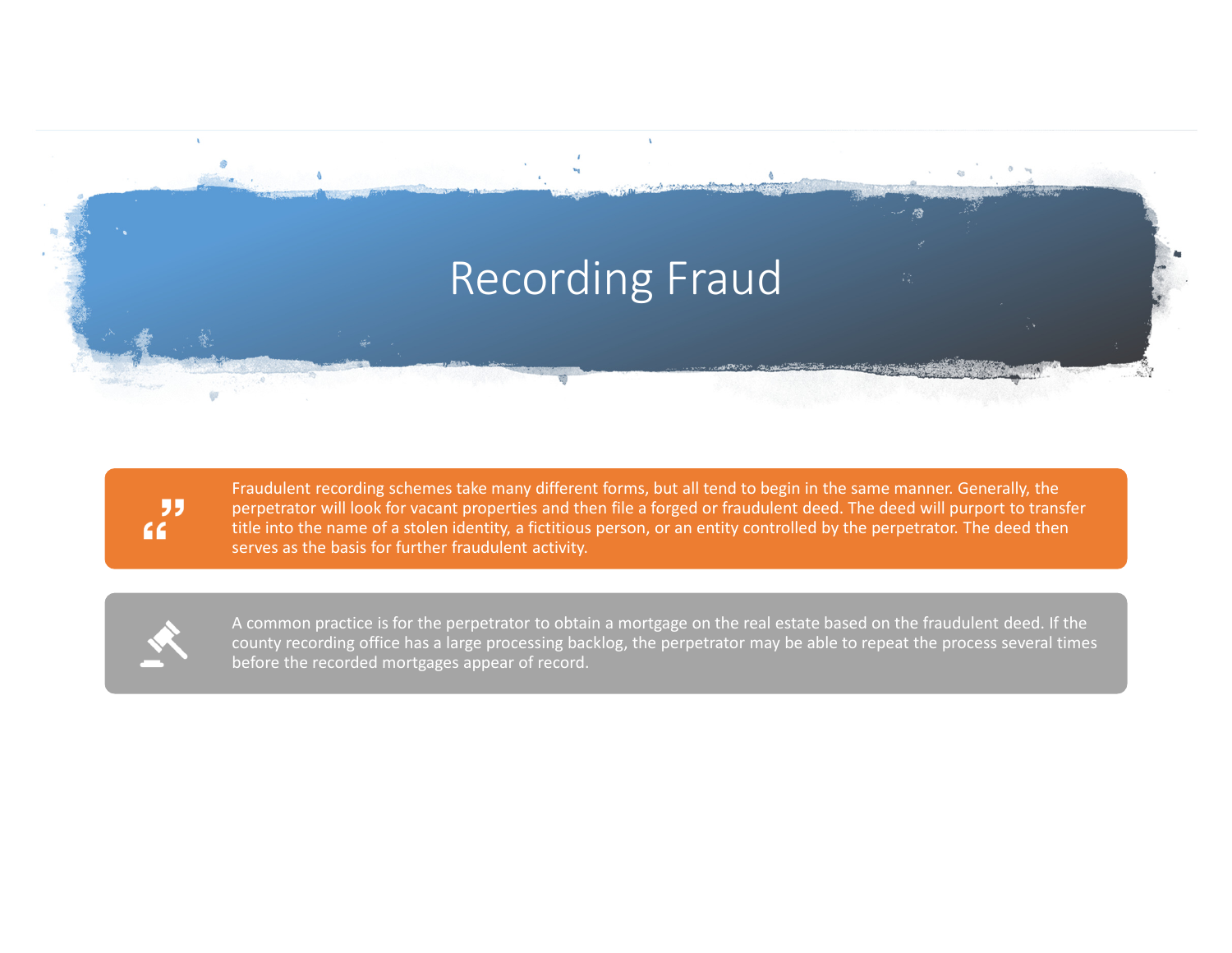# Recording Fraud

• Recording fraud only works if the perpetrator thinks he or she can get away with it. That is inherently difficult with eRecording. The use of eRecording normally requires the submitter to enter into agreements with private companies and set up an electronic payment system. This arrangement leaves a set of electronic footprints traceable back to the submitter. Moreover, the persons and entities that would go through the set-up process for eRecording are nearly always legitimate enterprises that have a very low risk of potential fraud.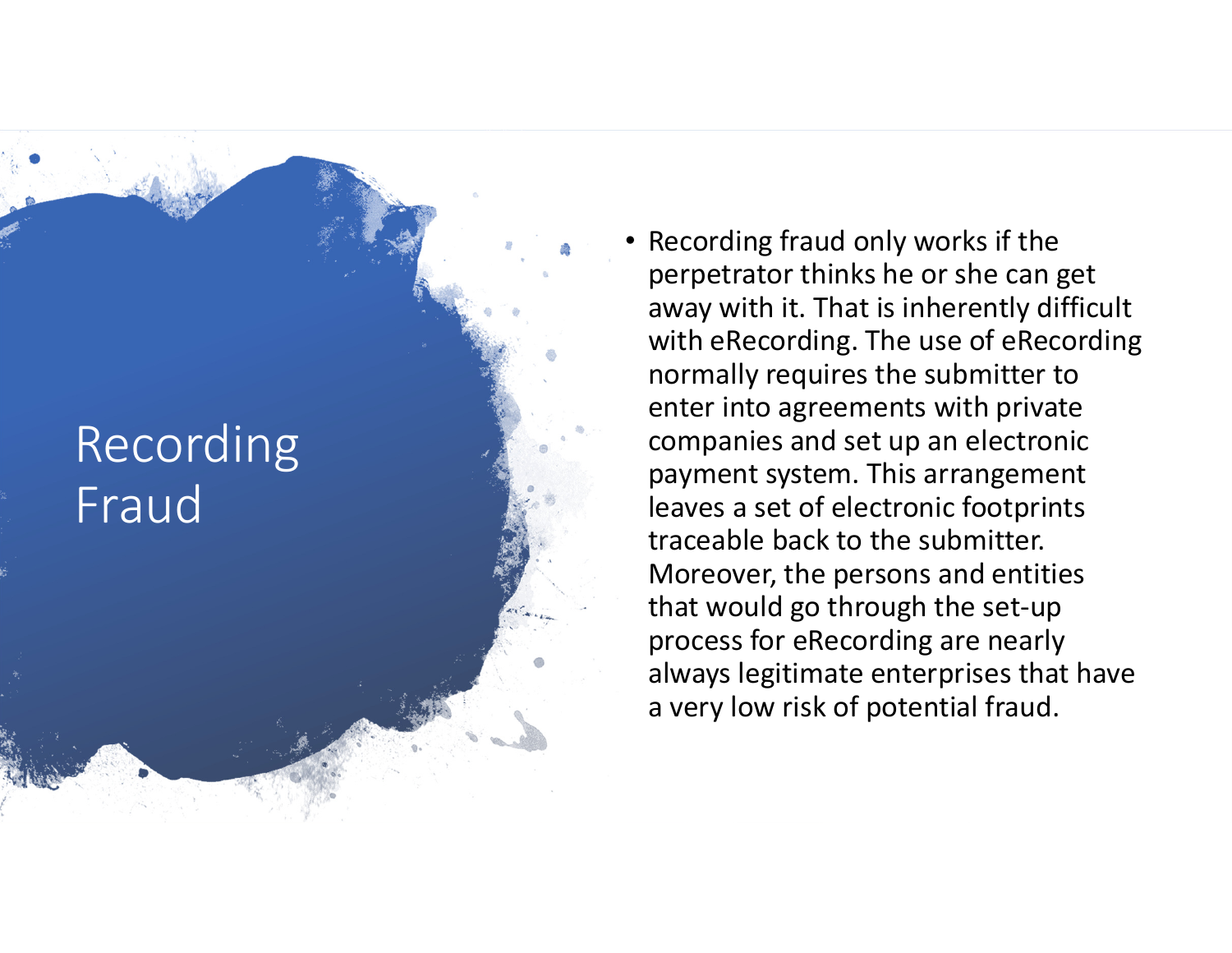### Increased Security

E-Recording follows the same process of submitting documents for recording that is done every day by title companies across the nation – with one change. Instead of sending the original signed paper documents to the county or recording jurisdiction, they are scanned, sent, received, returned, and tracked via the Internet. This change not only simplifies and accelerates all aspects of the recording process, but it's also more secure.

How? Well, for starters, you retain control of the original documents throughout the entire recording process. With traditional, paper document recording, you release the paper originals to a mail or courier service to be delivered to the county. These paper documents along with your check are much more vulnerable to being altered or stolen en route to the county, and check theft can compromise the safety of your entire escrow account. Thankfully, when you submit your documents electronically through an e-recording platform, the electronic original cannot be changed or altered after you've submitted it to the recorder's office, and you don't have to worry about check fraud with payments processed securely through ACH, or Automated Clearing House.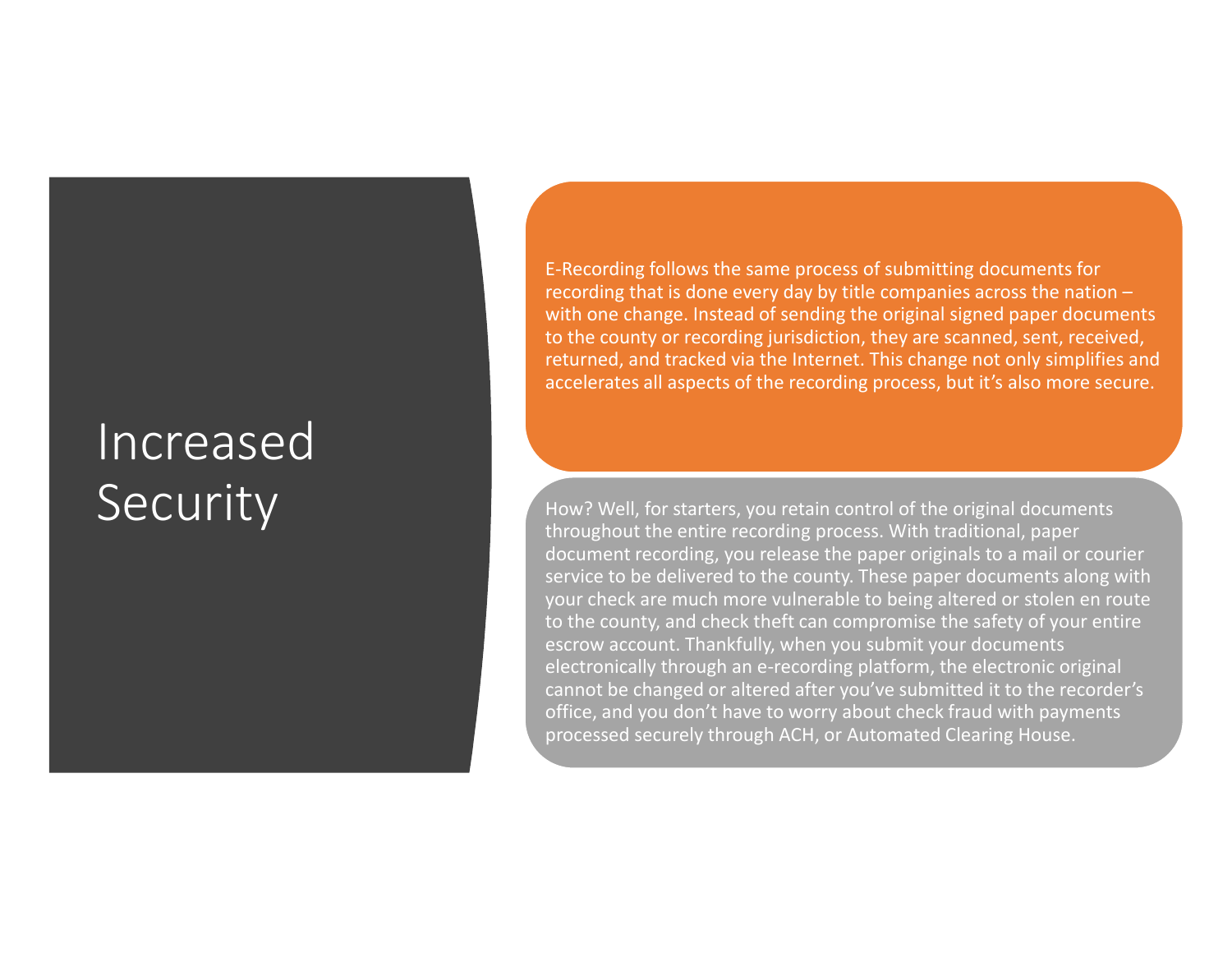#### Increased Security

- Myth: An electronic document is less secure than a paper document.
- Reality: Electronic documents are equally secure as paper documents, if not more secure. Secure Internet protocols and mathematical encryption algorithms ensure a higher degree of security for the electronic submission of a document than the security provided by in person submission or mailing a paper document to the recorder's office. At the very least, an electronic document is no less secure than a paper document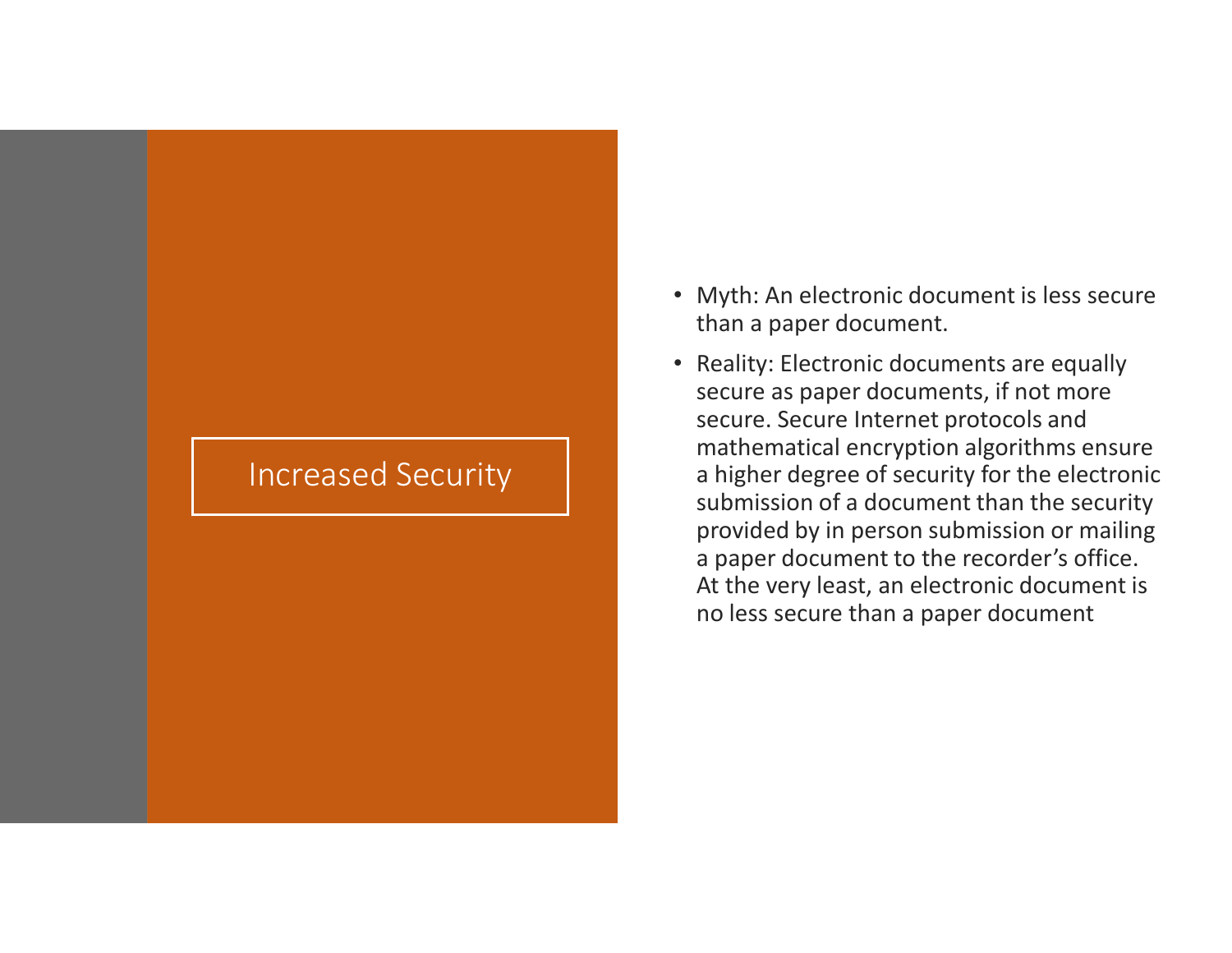## Increased Security

- Myth: eRecording is more susceptible to fraud or robo-signing.
- Reality: eRecording is less susceptible to fraud than paper documents. Recording a document, whether in paper or electronic format does not make it legal; the act of recording it makes it a public record. A Recorder's job is not to determine the legal validity or sufficiency of documents. The confidence we have in real estate transactions is based largely on what has been called "a web of trust." There are a number of parties who are required to complete a transaction, several of whom would have to be duped to commit fraud. eRecording adds additional strands to that web of trust. The fact that a document sender must be authorized as a trusted Submitter and that documents can be traced back to that document's Submitter creates a more secure environment than an unknown customer walking up to the Recorder's counter and then disappearing. The electronic audit trail of eRecording provides a stronger deterrent to fraudulent behavior. eRecording is effective in lowering the cases of fraud, not increasing them. The responsibility for identifying and stopping issues of fraud lies with the entities executing (signing, overseeing the signing of) the document and not with the Recorder.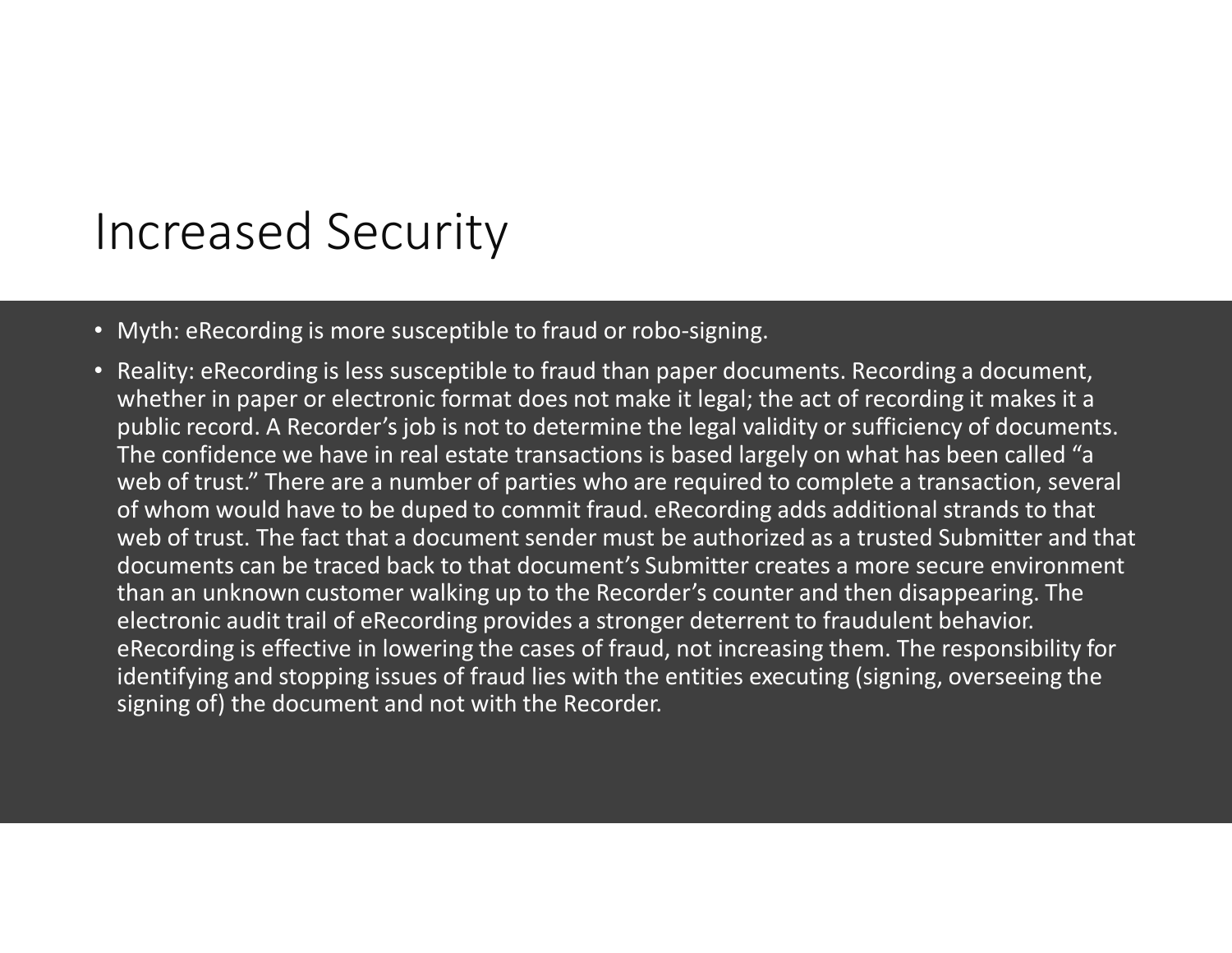#### Fact

There is less paper-handling. There is less room for manual, human error such as packages getting lost in the mail or the failure of submission.

Staff is able to submit documents minutes or hours after closing which increases confidence on insurability.

The recording process has become a part of the closing process and not a post closing function.

No longer have issues with lost recording checks/checks not clearing account. ACH payments eliminated need for a check for each recording package and Sales Disclosure.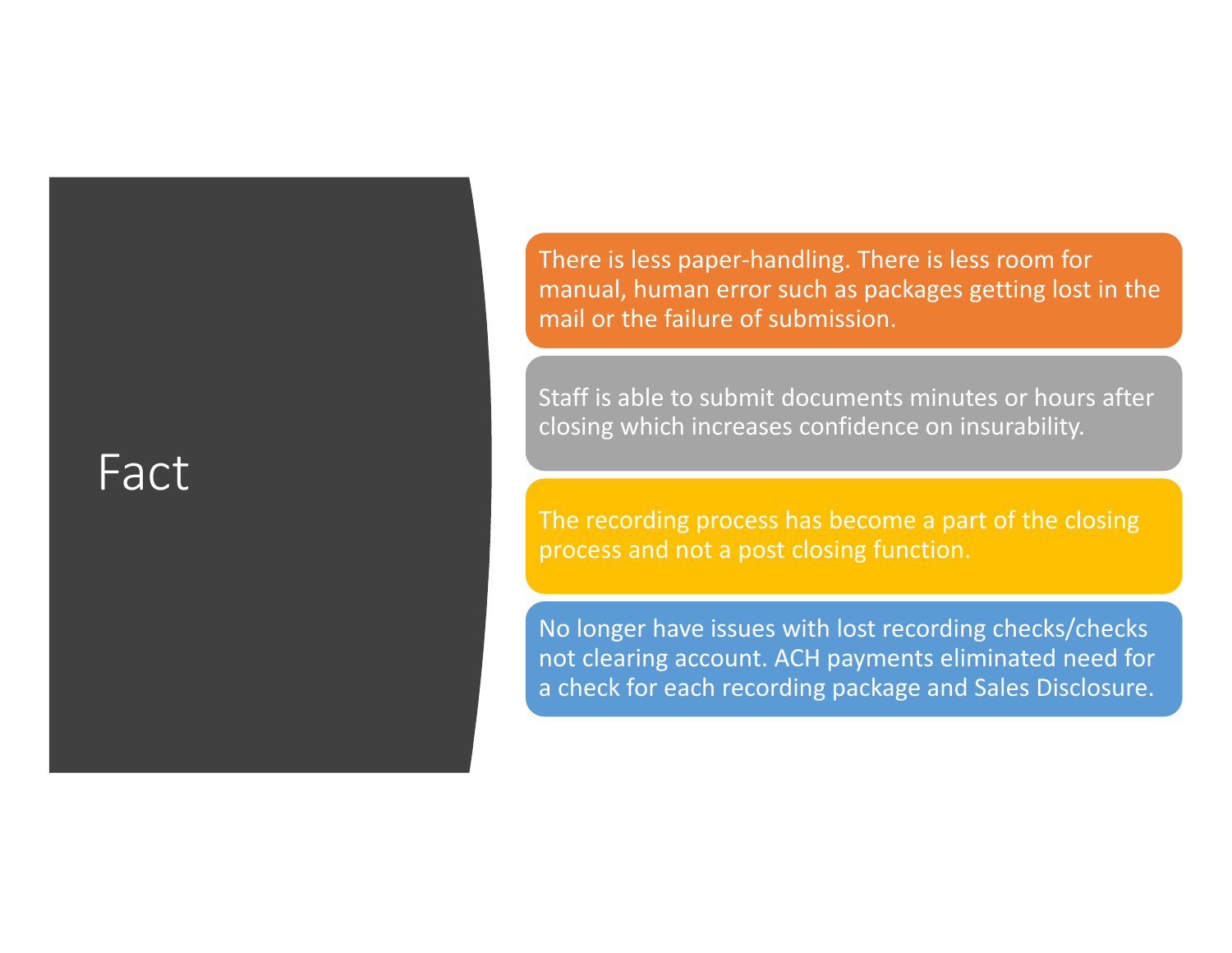### Accurate Fee Submission

Because the eRecording platforms correctly bills the submitter for the recordings sent, it saves the county from having to handle incorrect recording payments.

For the settlement agent, it lessens the need to call the Recorder to verify fees and send smaller, additional checks in case the amount differs.

It also allows settlement agents to more accurately track recording accounts and costs.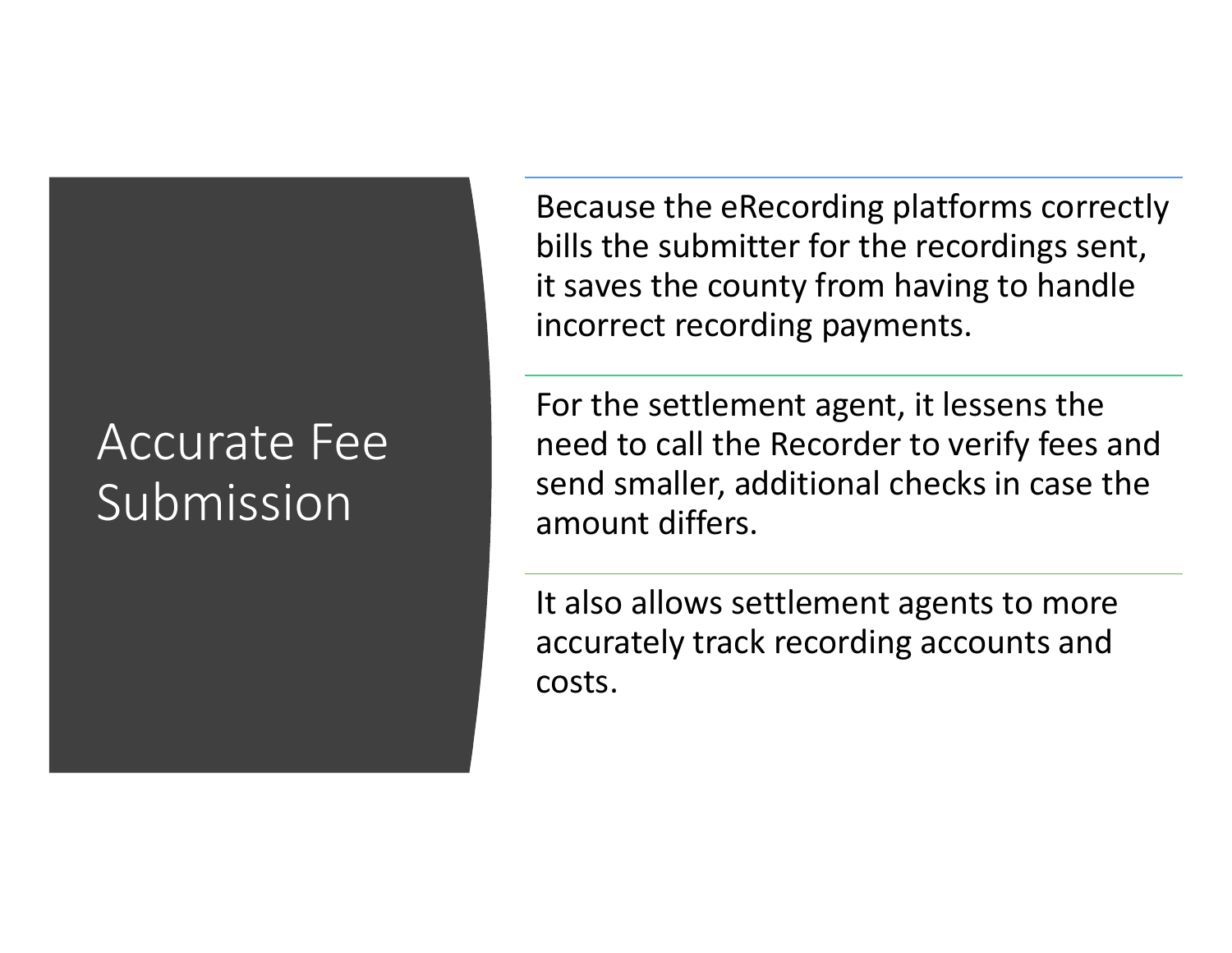#### Comments from Recorders

Faster Turnaround: Hours vs. days to get your document back. The Race to the Courthouse Becomes Instantaneous: Your e-document beats one submitted via the mail Large potential cost savings in postage, overnight shipping and delayed proceedings Fewer Rejections and Faster Corrections: E-Recording eliminates rejections for incorrect fees. Rejected documents can be resubmitted in hours vs. days.



eRecording is an efficient, cost effective and secure way to record documents. It allows you to record documents same or next day without ever leaving your office. Your document is received electronically through our Public Access System. eProcessing is done at the County in the same manner as all other documents received for recording, but the documents are returned to you electronically the same or the next day and are available immediately through out Public Access System.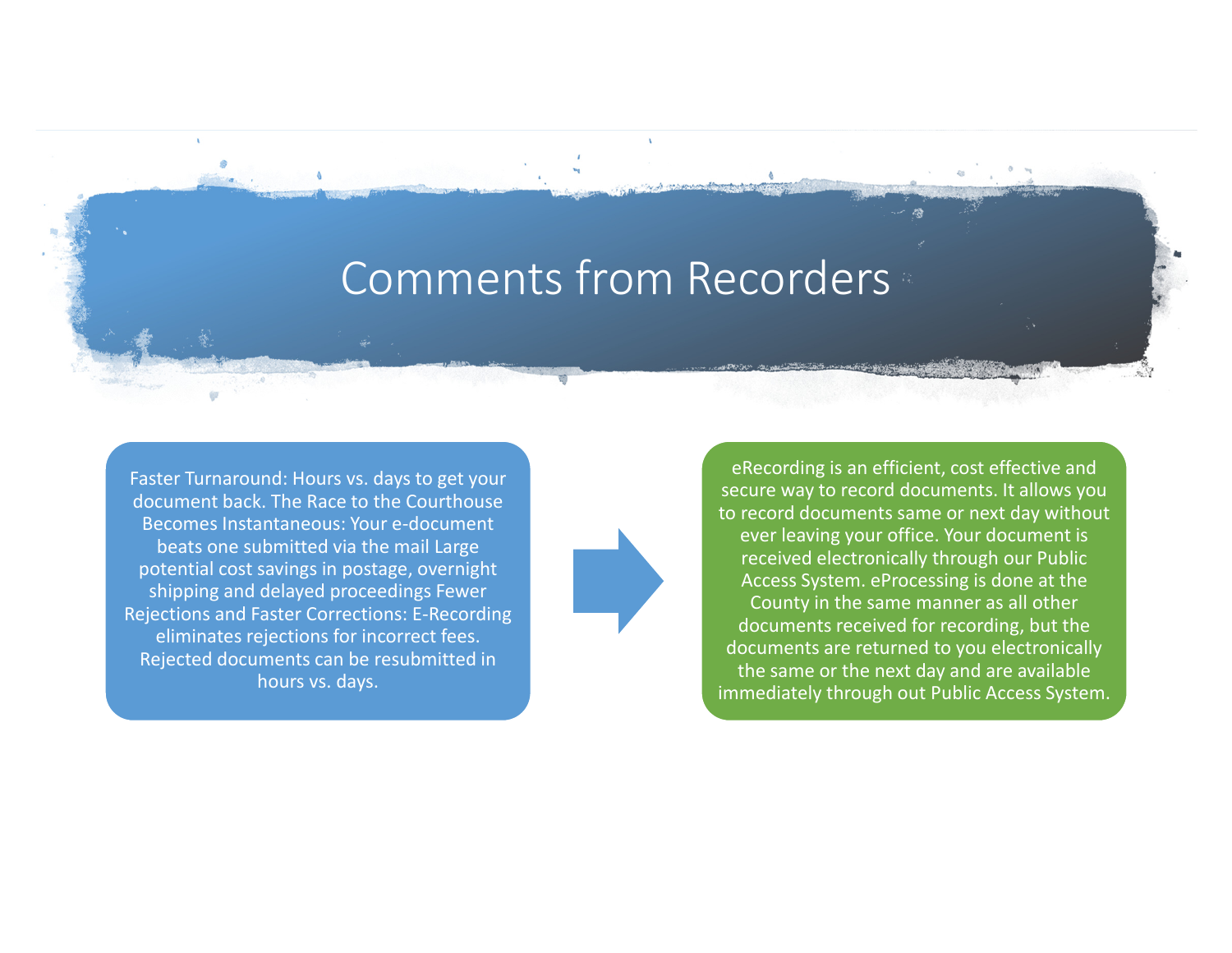# Additional Comments





DOCUMENTS RECORDED IN MINUTES



AVOID MAILING COSTS, TRAFFIC, AND WASTED TIME



ELIMINATE CHECK WRITING EXPENSES

INCREASE EFFECTIVENESS AND EFFICIENCY

SHORTEN THE RECORDING GAP

SENDING YOUR DOCUMENTS ELECTRONICALLY FOR RECORDING HELPS YOU SAVES TIME AND MONEY.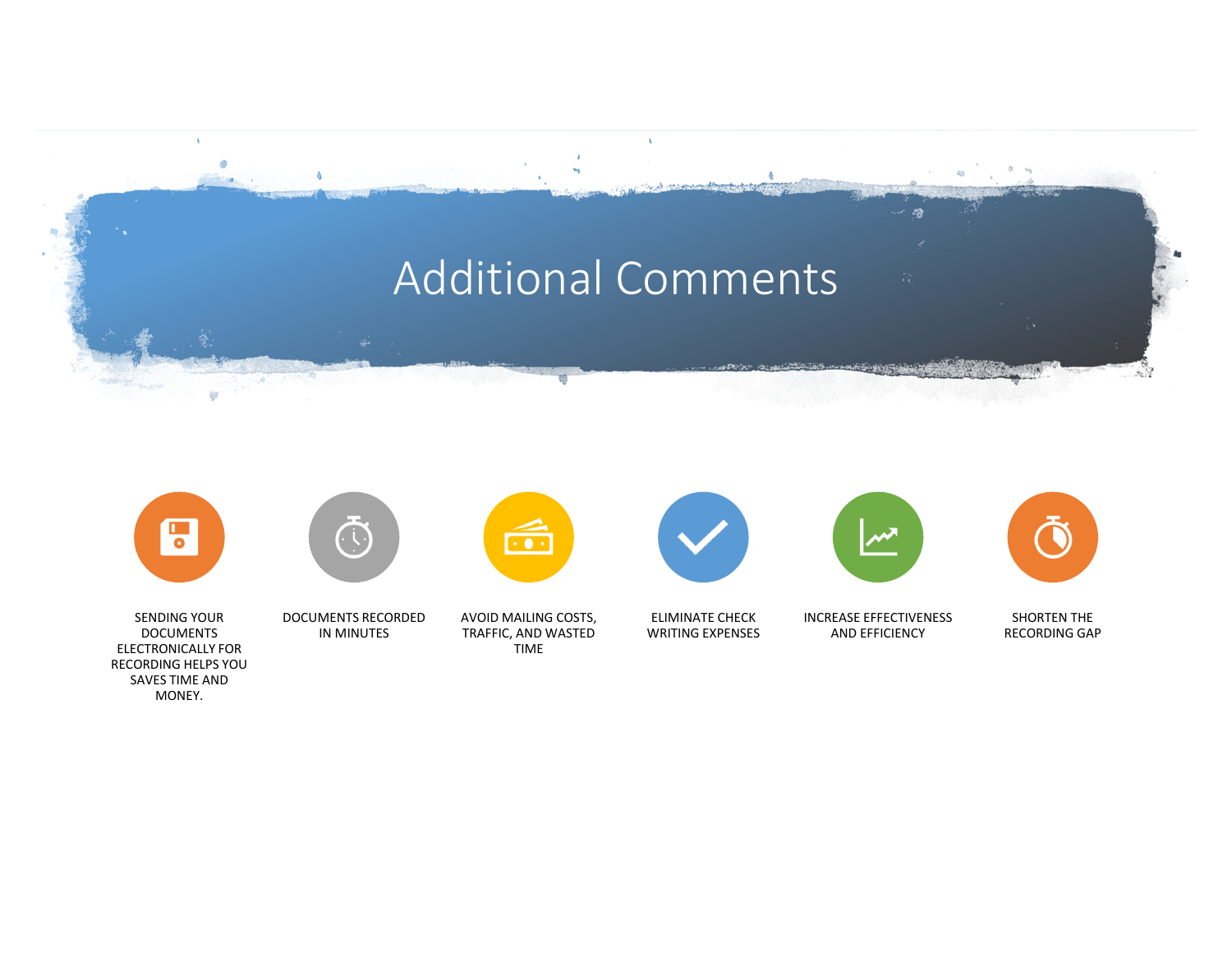# Reduced Paper and Environmental Costs

- • Because there is no need to scan the documents, there is typically no need to print them in the first place.
- Through the reduction of printing, a large title agent can save approximately 4000 pages of paper in a month. It is possible to save over 25,000 pages in printing in a month. Imagine the savings that could be recognized by eRecording for all transactions in a county.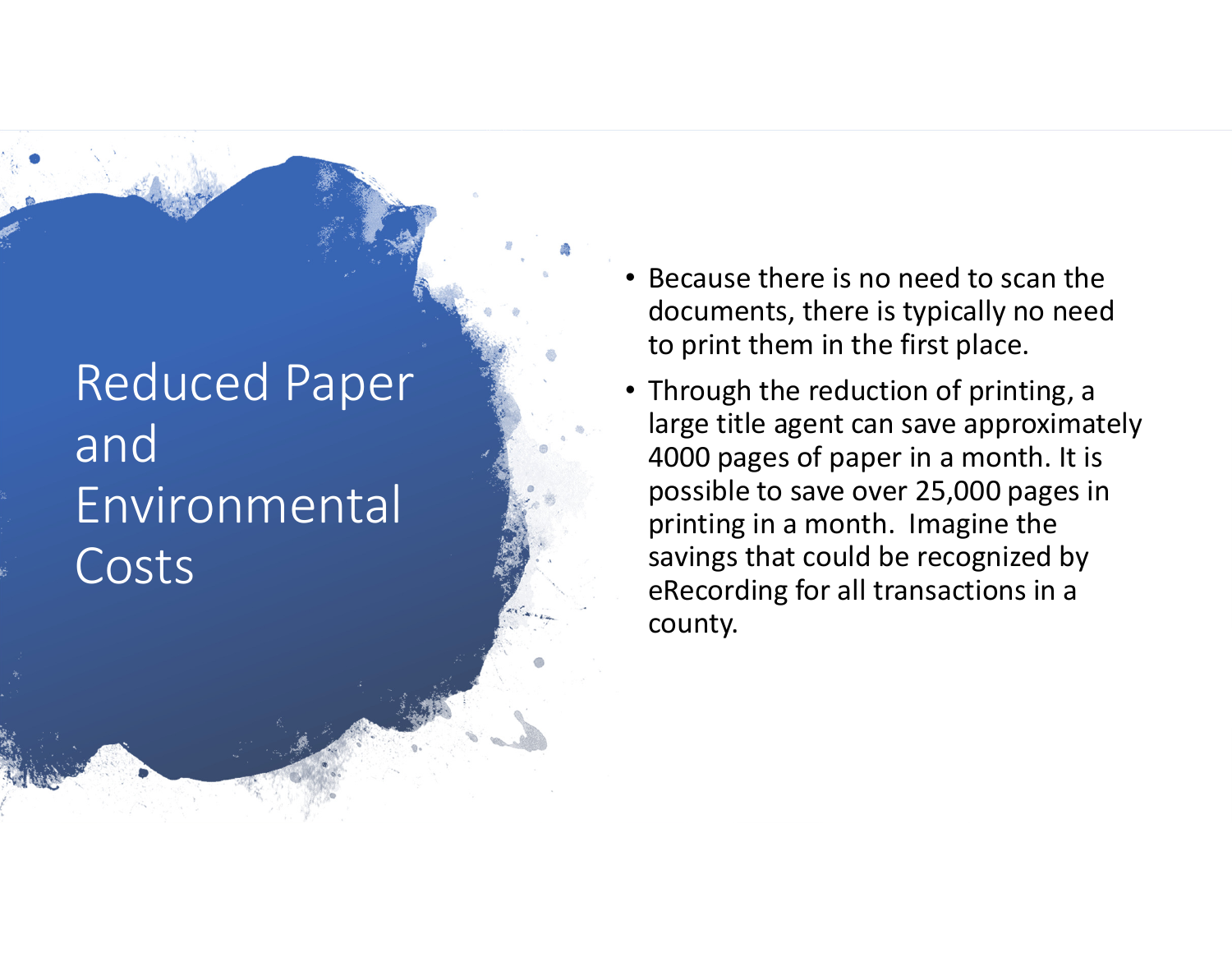# Staffing Opportunities

There is always a fear of job elimination when technology is offered. As an industry that has embraced E-Recordings, we have found that it has allowed our staff an opportunity to advance in different meaningful roles within our company. This process has not eliminated any jobs in our company. It has actually enhanced our level of service to our customers and consumers.

We are able to spend less time in a paperless environment that increases accuracy and insurability.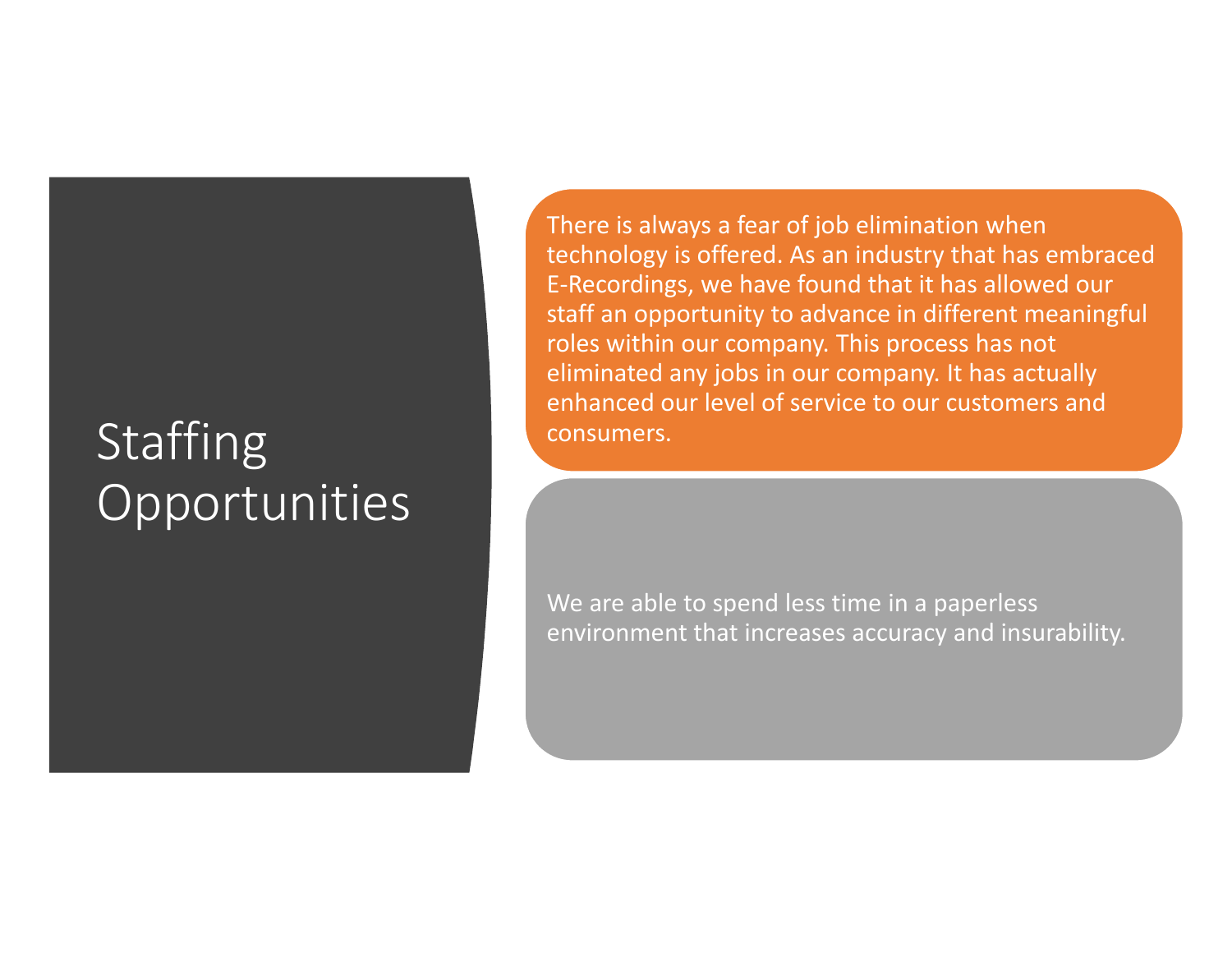### Conclusion

Adoption of eRecording has a profound impact on settlement agents, lenders and consumers as well as the county Recorders and Auditors.

eRecording has lowered the cost and increases the efficiency of the county officials as well as the title and settlement agents that submit recordings.

eRecordings provide a better way to ensure that the public record is updated quickly and accurately and give better controls to ensure against fraud.